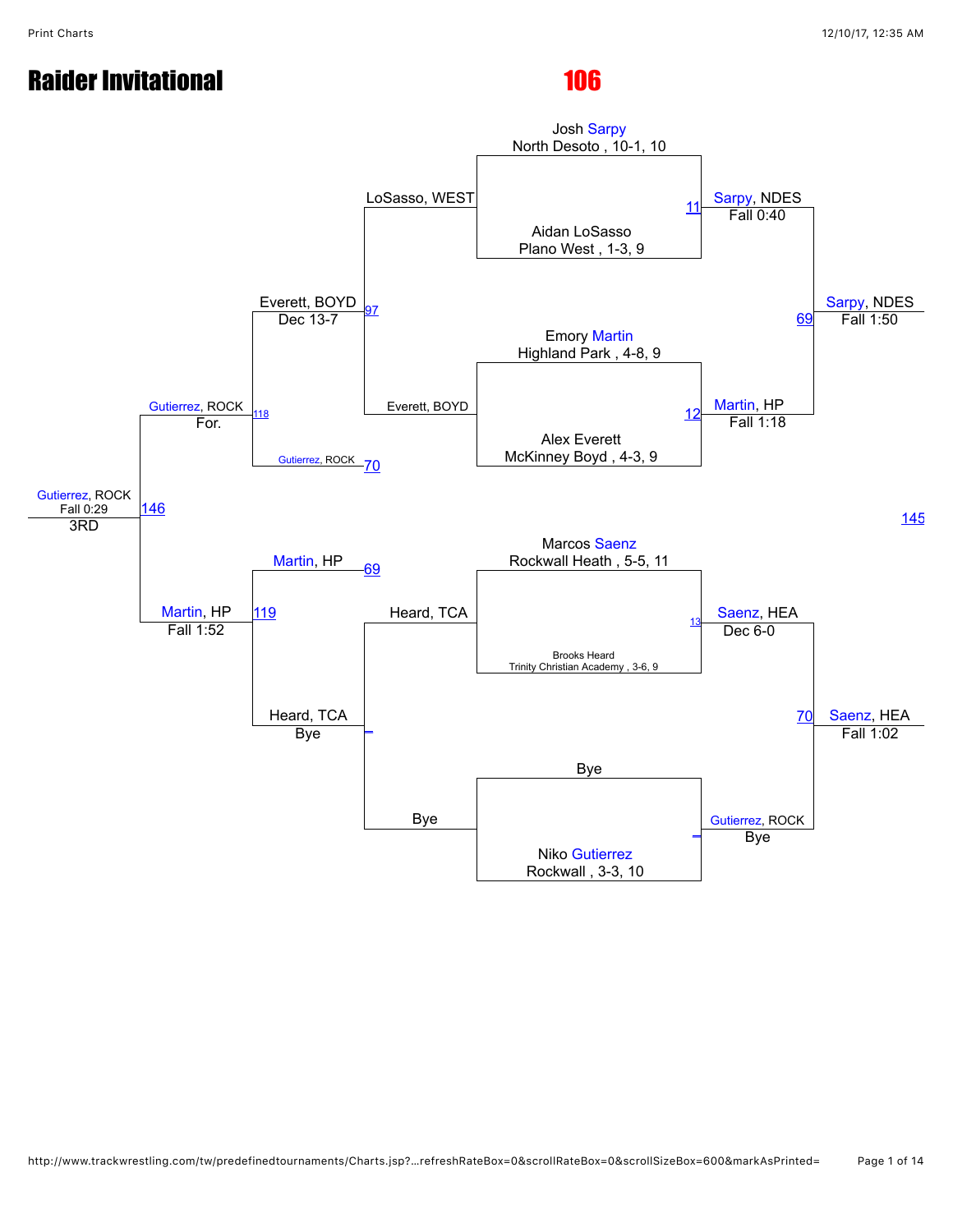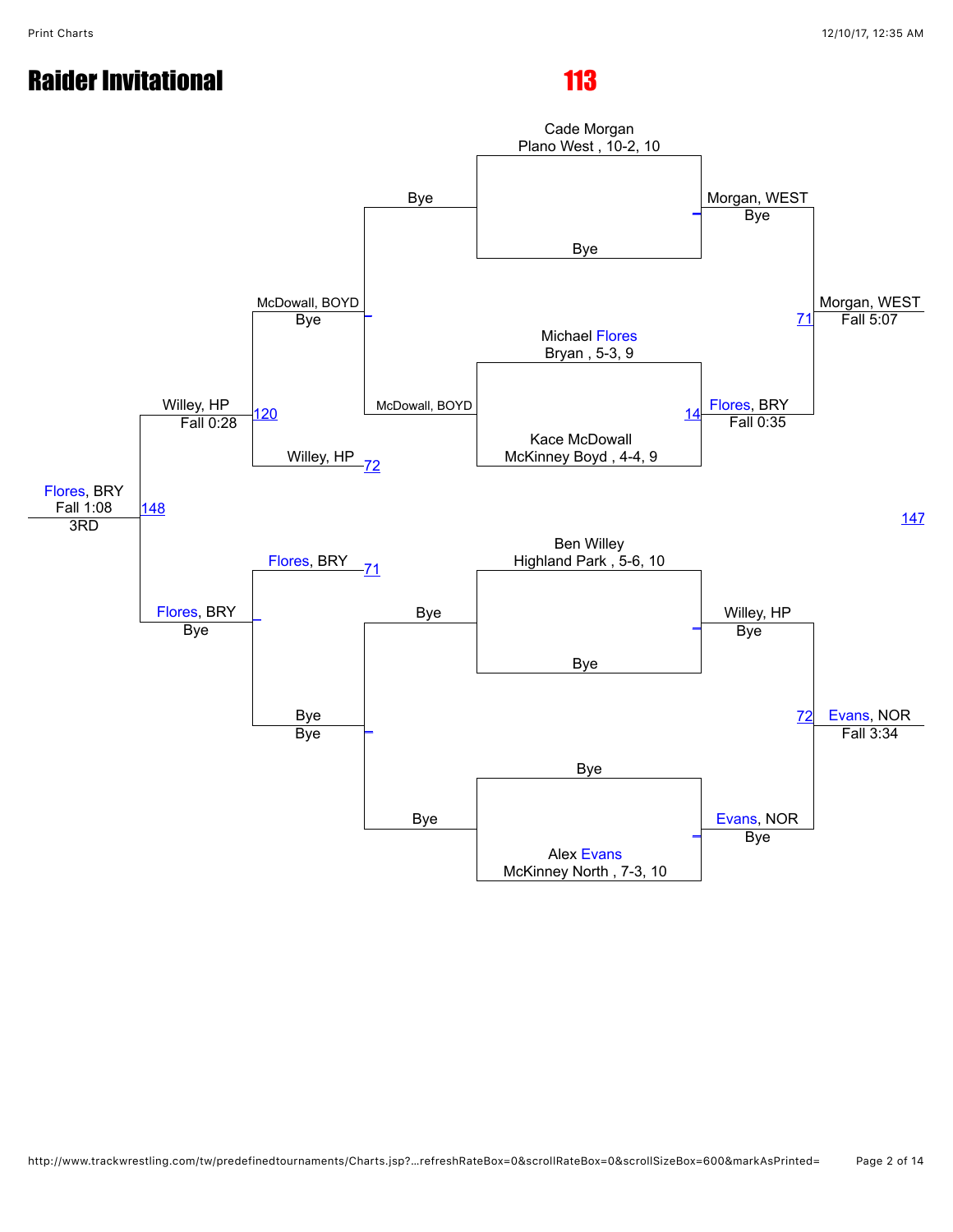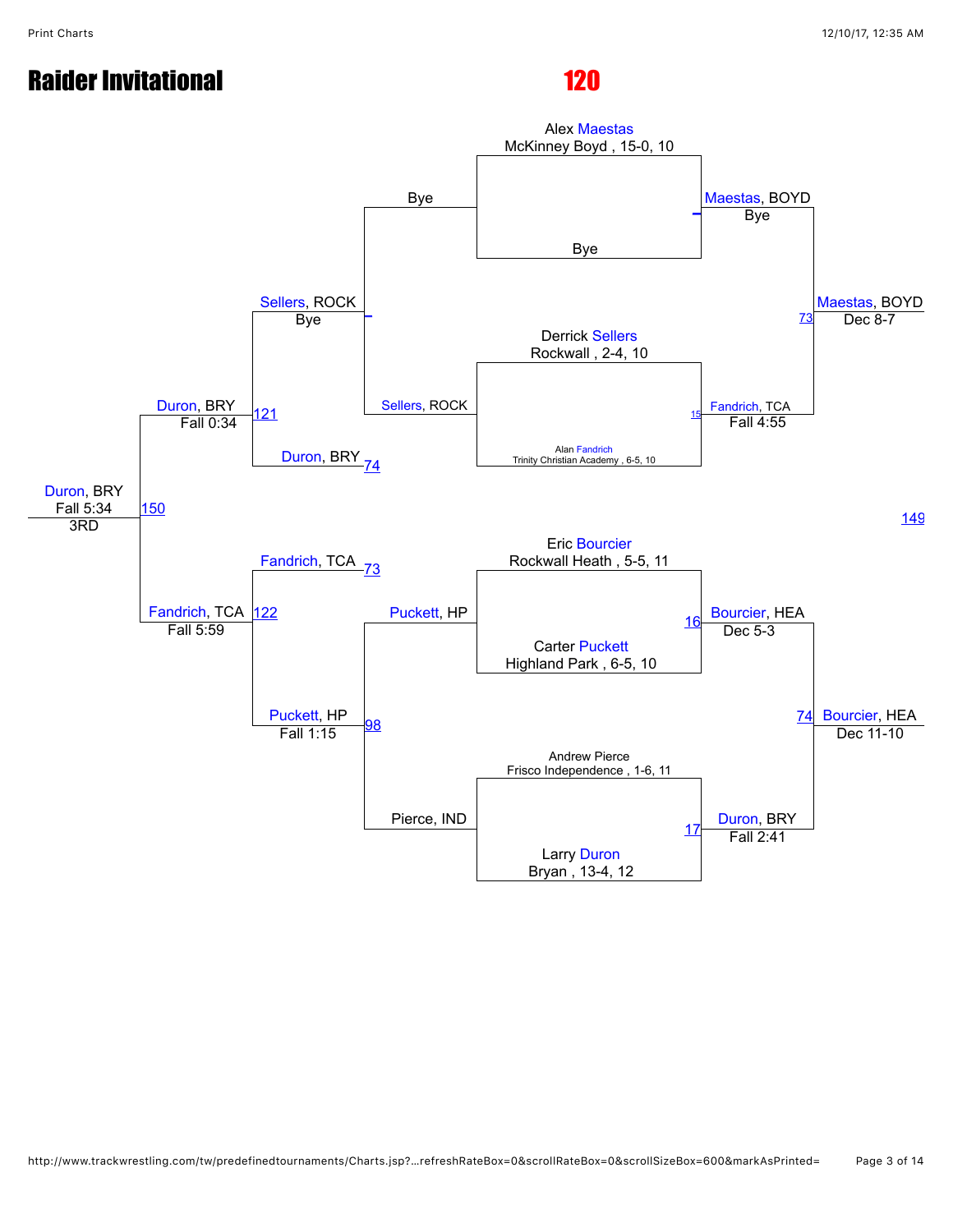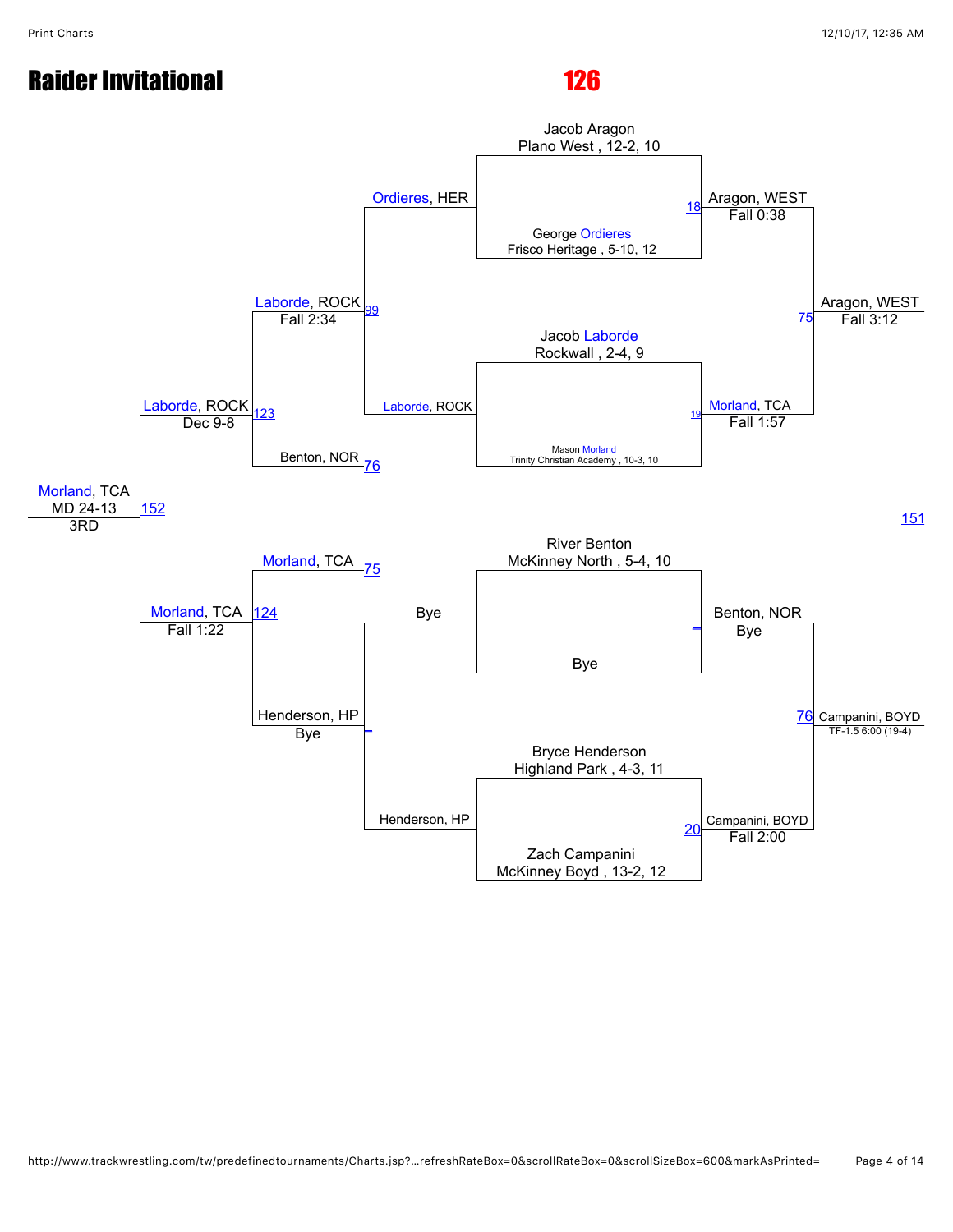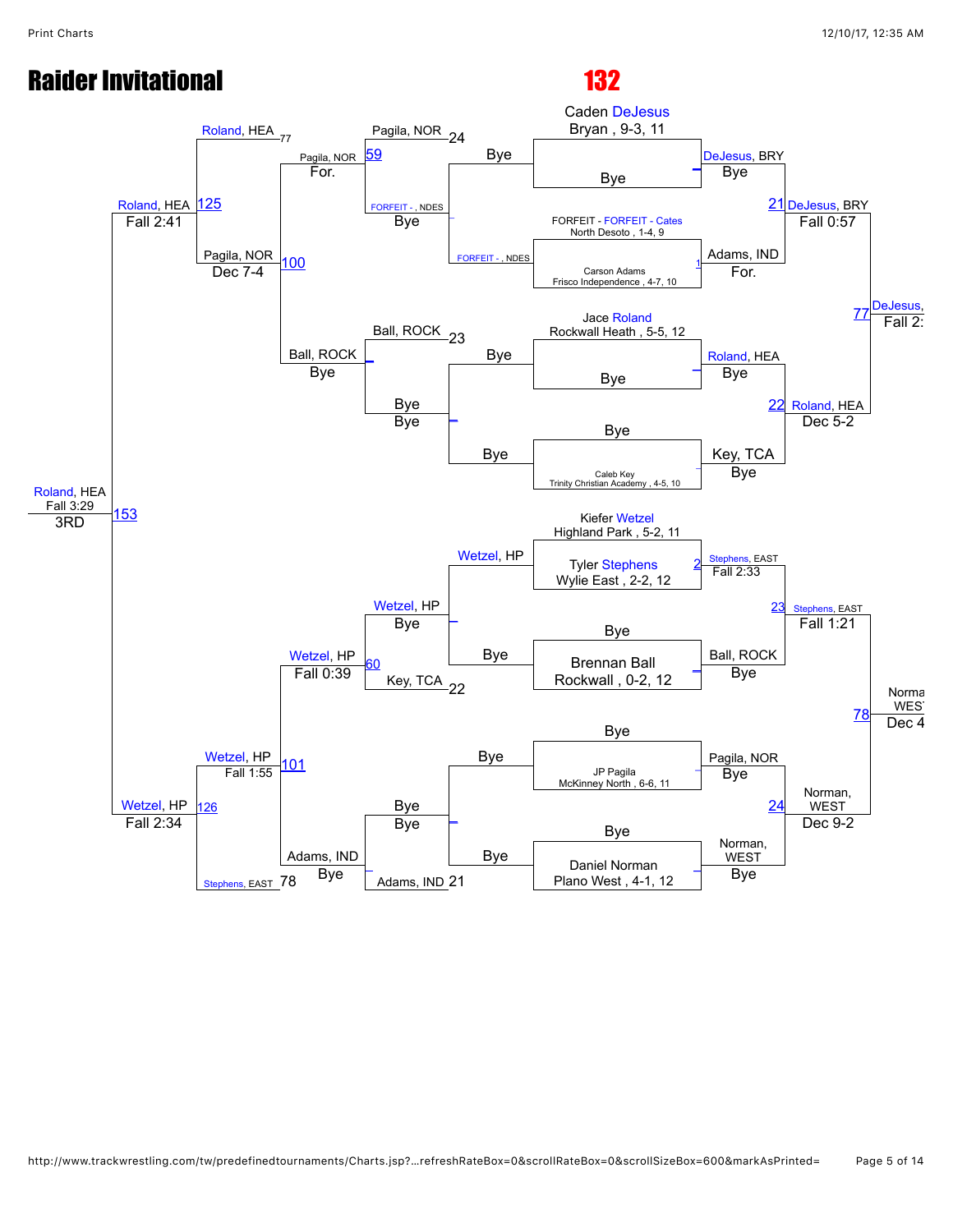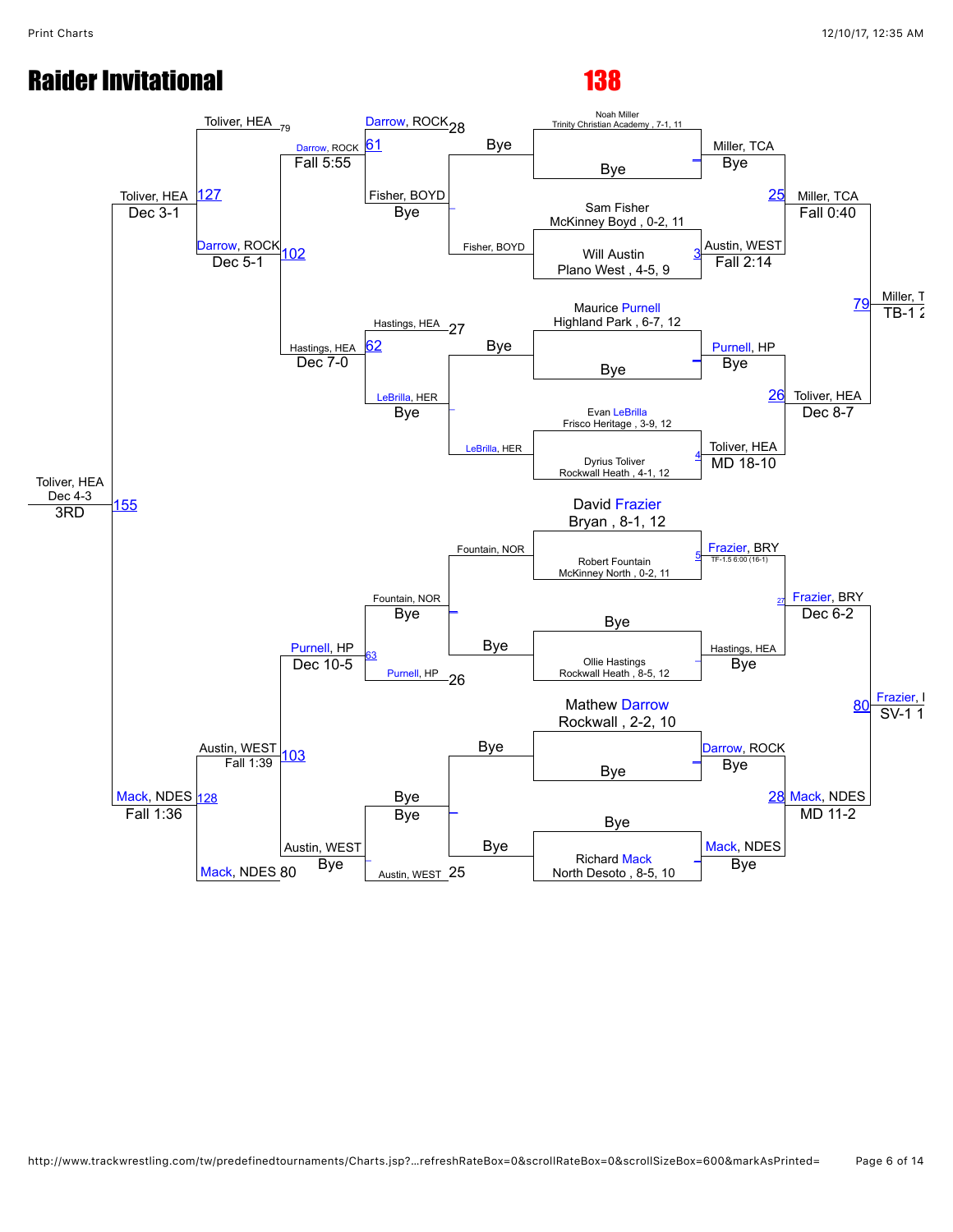### Munroe, WEST Fall 3:56 Munroe, WEST Munroe, WEST [Warkins](javascript:viewProfile(777443096)), HER [Korzynski,](javascript:viewProfile(1414634096)) BRY 32 [Warkins,](javascript:viewProfile(777443096)) HER Foti [Pakes](javascript:viewProfile(543383096))<br>Trinity Christian Academy , 13-2, 12 [Pakes,](javascript:viewProfile(543383096)) TCA [Pakes](javascript:viewProfile(543383096)), TCA [Pakes](javascript:viewProfile(543383096)) [129](javascript:openBoutSheet(25,) **34** Andrew [Warkins](javascript:viewProfile(777443096)) Frisco Heritage , 9-8, 11 [6](javascript:openBoutSheet(1,) Fall 5:18 [Warkins](javascript:viewProfile(777443096)), HER Bye Fall 1:36 [29](javascript:openBoutSheet(9,) Ashwin Kundeti Frisco Independence , 2-6, 10 Fall 1:45 [Warkins,](javascript:viewProfile(777443096)) HER<br>TE-15502 (17-2) [104](javascript:openBoutSheet(23,) Bye Kundeti, IND Fall 2:19 Bye  $TF-1.55:02(17-2)$ [Wallace,](javascript:viewProfile(1098516096)) ROCK 31 Bye Bryson Munroe [81](javascript:openBoutSheet(17,) Plano West , 11-4, 12 [Clark](javascript:viewProfile(652474096)), NDES [Clark,](javascript:viewProfile(652474096)) NDES Munroe, WEST Fall 1: [65](javascript:openBoutSheet(19,) Trent [Clark](javascript:viewProfile(652474096)) For. The Clark, North Desoto , 2-4, 10 [Clark,](javascript:viewProfile(652474096)) NDES<br>Bye Bye Fall 3:46 [30](javascript:openBoutSheet(11,) Munroe, WEST Bye Bye [Delavega,](javascript:viewProfile(1552812096)) HEA MD 12-2 Matthew [Delavega](javascript:viewProfile(1552812096)) Rockwall Heath , 6-6, 11 [\\_](javascript:openBoutSheet(4,) Bye Bye **[157](javascript:openBoutSheet(27,)** Mason [Mitchell](javascript:viewProfile(74994009)) McKinney Boyd , 13-3, 12 3RD Bye [Mitchell](javascript:viewProfile(74994009)), BOYD [Mitchell](javascript:viewProfile(74994009)), BOYD **[Buchholz,](javascript:viewProfile(1104843096)) HP**<br>TF-1.5 4:29 (22-7) Box, HEA elavega, HEA Bye  $\overline{a}$  $\overline{\phantom{a}}$ Bye Bye [31](javascript:openBoutSheet(13,) Bye Bye [Wallace,](javascript:viewProfile(1098516096)) ROCK Inj. 2:00 [Mitchell](javascript:viewProfile(74994009)), B  $\mathbb{R}$ [Delavega](javascript:viewProfile(1552812096)), HEA 30  $\begin{array}{c|c|c|c|c} \hline \text{vega, HEA} & \hline & \text{Dye} & \text{Peyton Wallace} \ \hline \text{Bye} & & \text{Peyton will 2-4, 12} \ \hline \end{array}$  $\begin{array}{c|c|c|c|c} \hline \text{vega, HEA} & \hline & \text{Dye} & \text{Peyton Wallace} \ \hline \text{Bye} & & \text{Peyton will 2-4, 12} \ \hline \end{array}$  $\begin{array}{c|c|c|c|c} \hline \text{vega, HEA} & \hline & \text{Dye} & \text{Peyton Wallace} \ \hline \text{Bye} & & \text{Peyton will 2-4, 12} \ \hline \end{array}$ Rockwall , 2-4, 12 Bye [82](javascript:openBoutSheet(20,) Box, HEA Spencer [Buchholz](javascript:viewProfile(1104843096)) Highland Park , 8-4, 10 [105](javascript:openBoutSheet(24,) Bye Bye [Buchholz,](javascript:viewProfile(1104843096)) HP Fall 5: Bye  $\overline{a}$ [130](javascript:openBoutSheet(26,) Dec 9-6  $\overline{\phantom{a}}$ Box, HEA Bye [32](javascript:openBoutSheet(15,) [Buchholz,](javascript:viewProfile(1104843096)) HP Skyler Box Rockwall Heath , 3-6, 12 [Buchholz,](javascript:viewProfile(1104843096)) HP 82 Dec 5-0  $\begin{array}{|c|c|c|c|c|c|}\n\hline\n\text{Buchholz, HP 82} & \text{Dec 5-0} & \text{Kundeti, IND} & 29 & \text{Bryan, 12-4, 12} & \text{Fall 3:00}\n\end{array}$ Box, HEA Bye [Korzynski,](javascript:viewProfile(1414634096)) BRY MD 14-3 [66](javascript:openBoutSheet(22,) Kundeti, IND 29 Dustine [Korzynski](javascript:viewProfile(1414634096)) Bryan , 12-4, 12 [8](javascript:openBoutSheet(8,)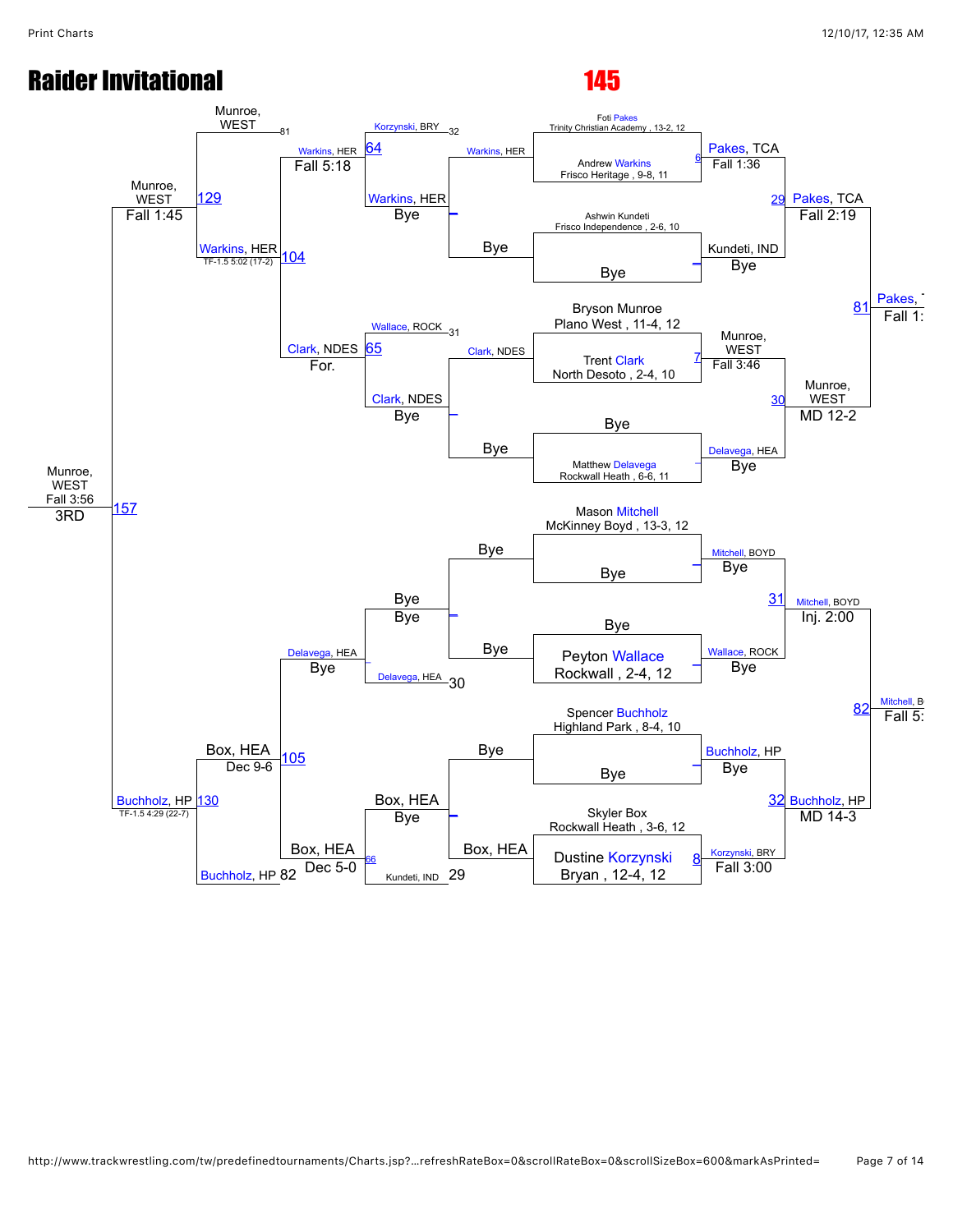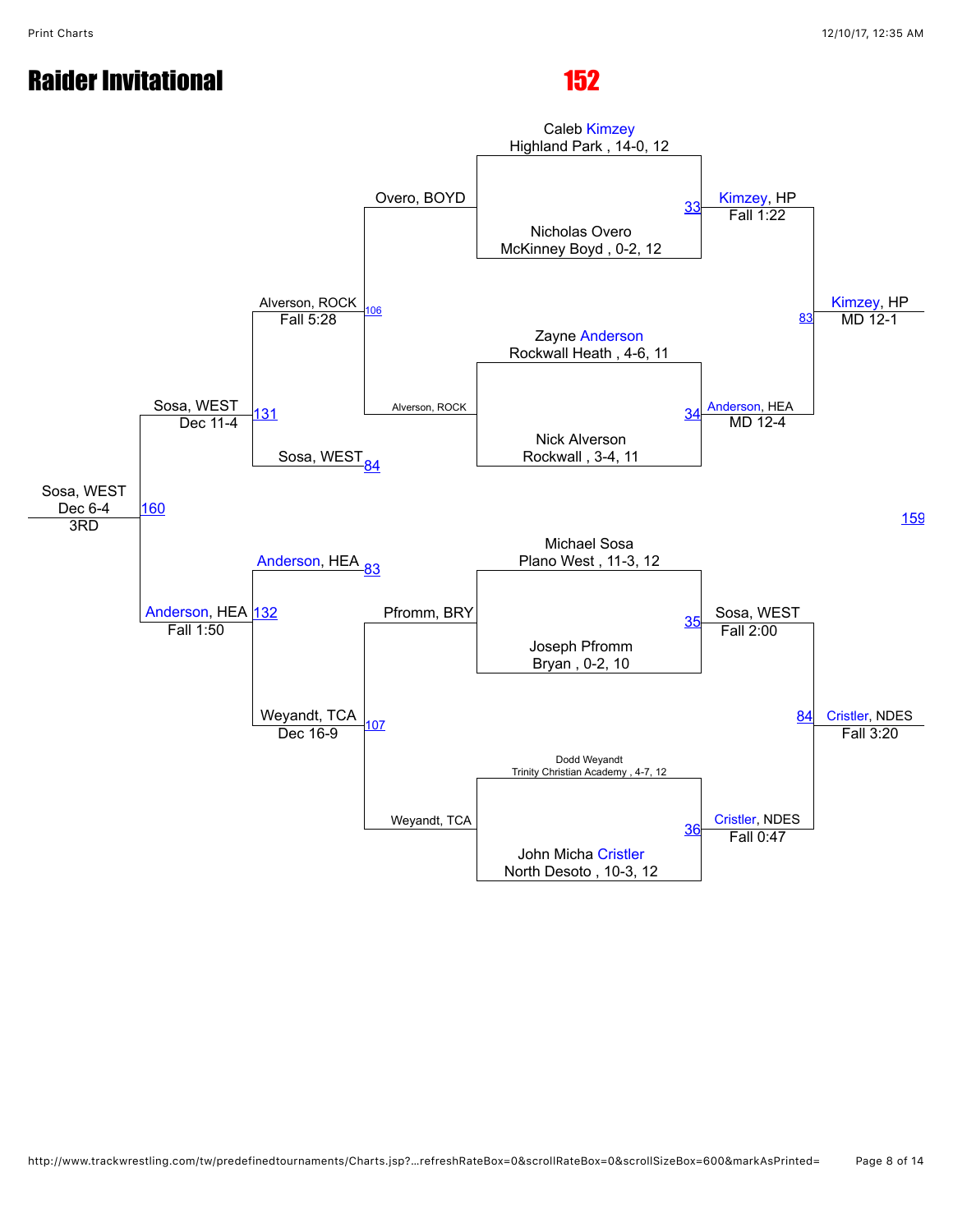# Raider Invitational and the state of the 160

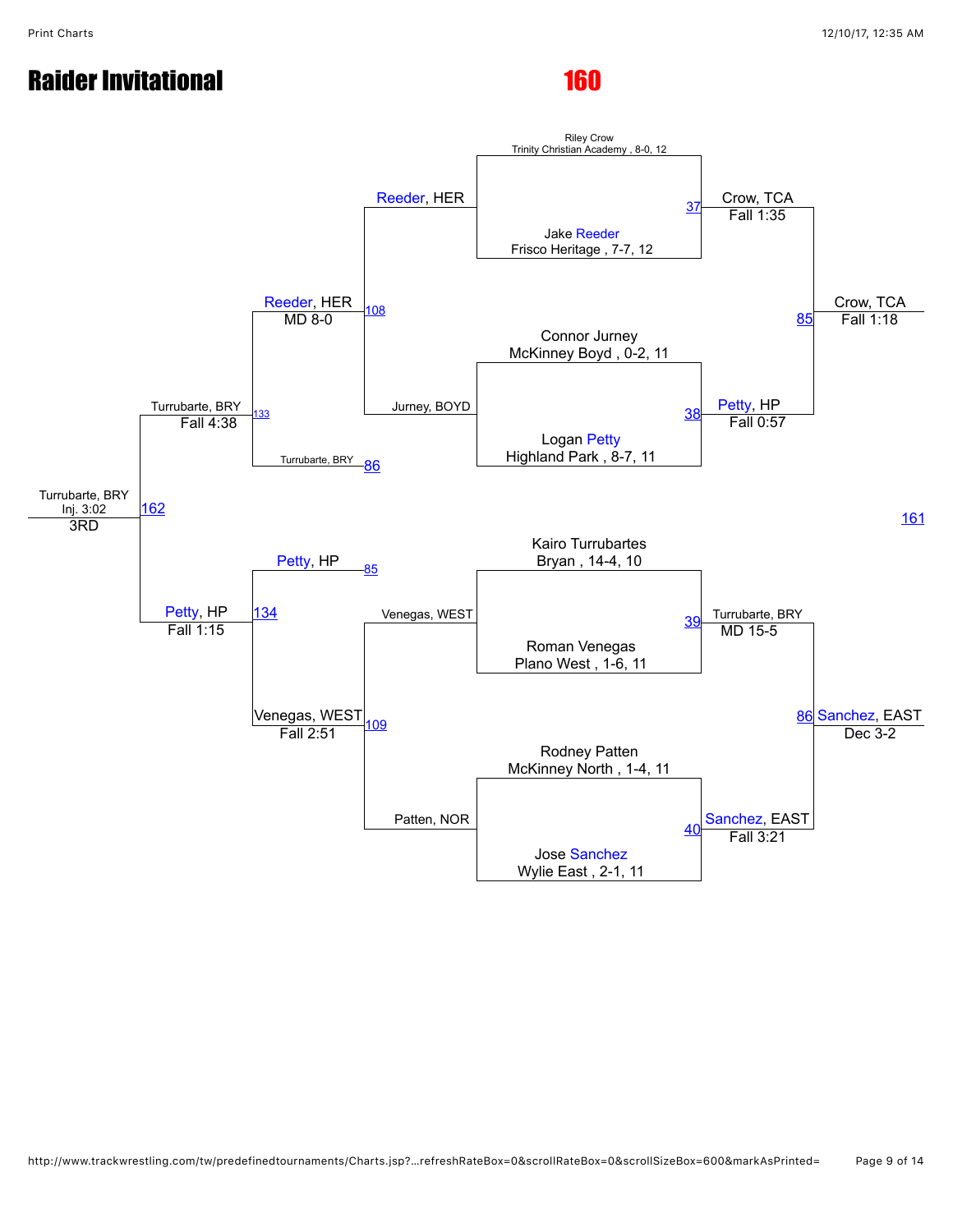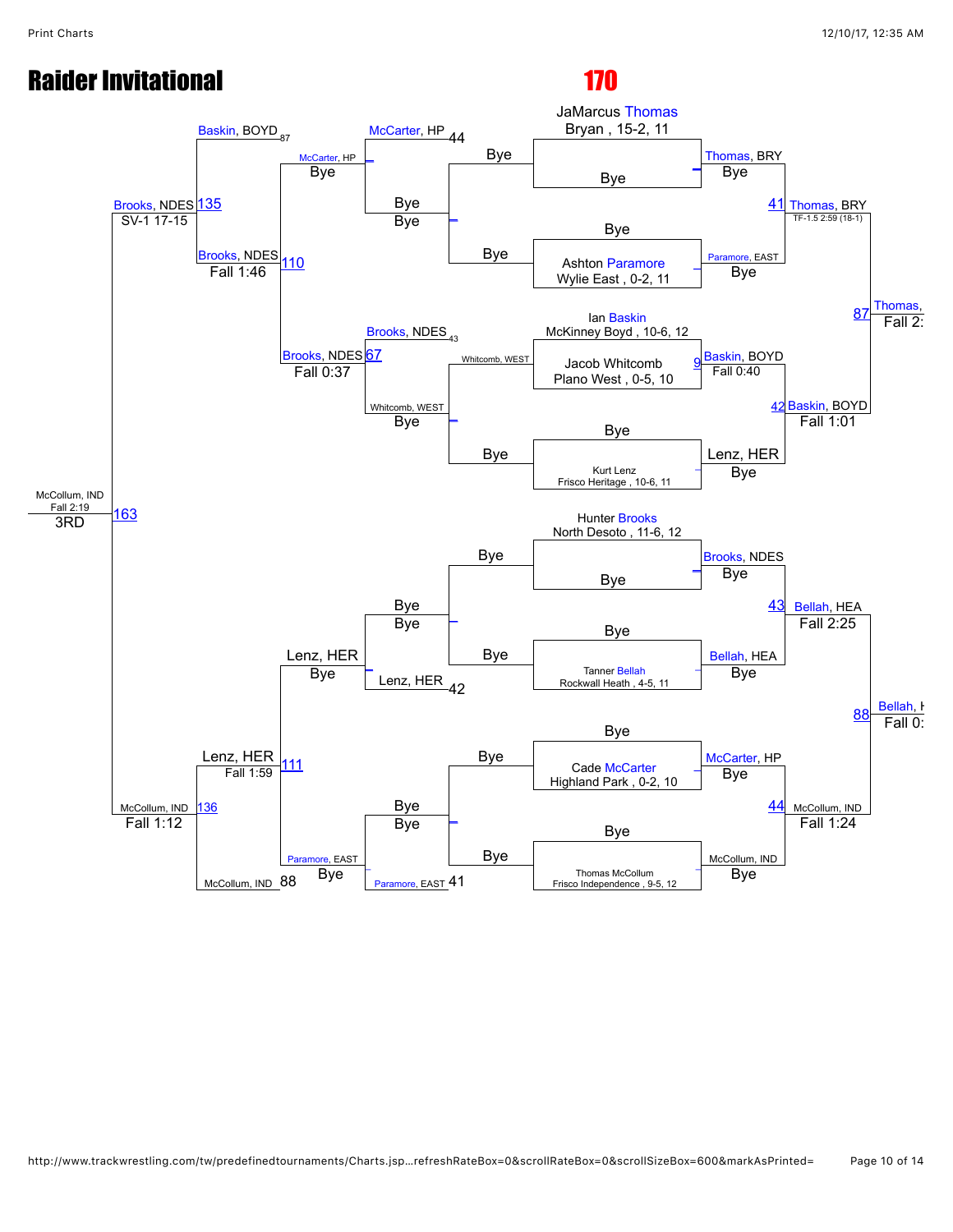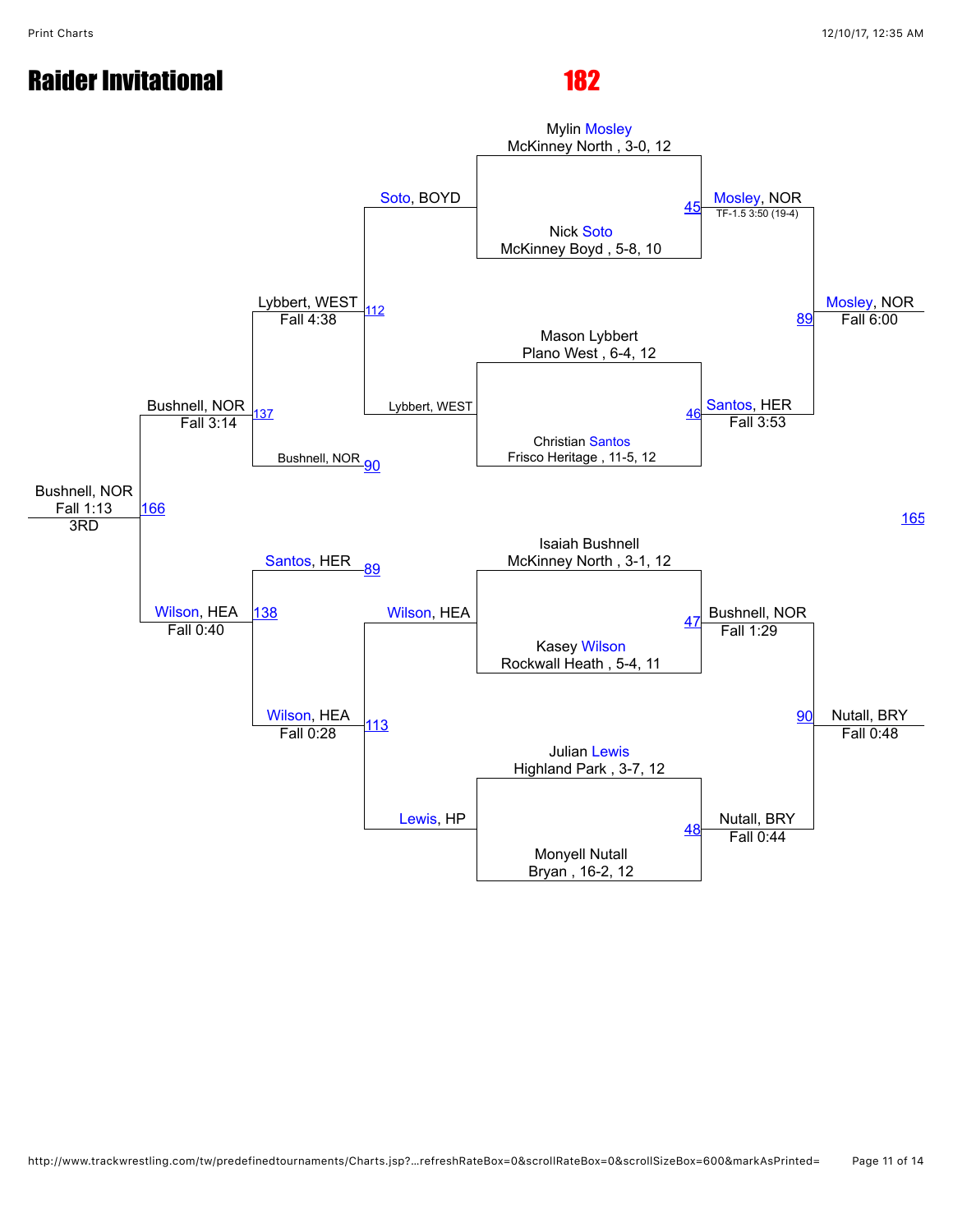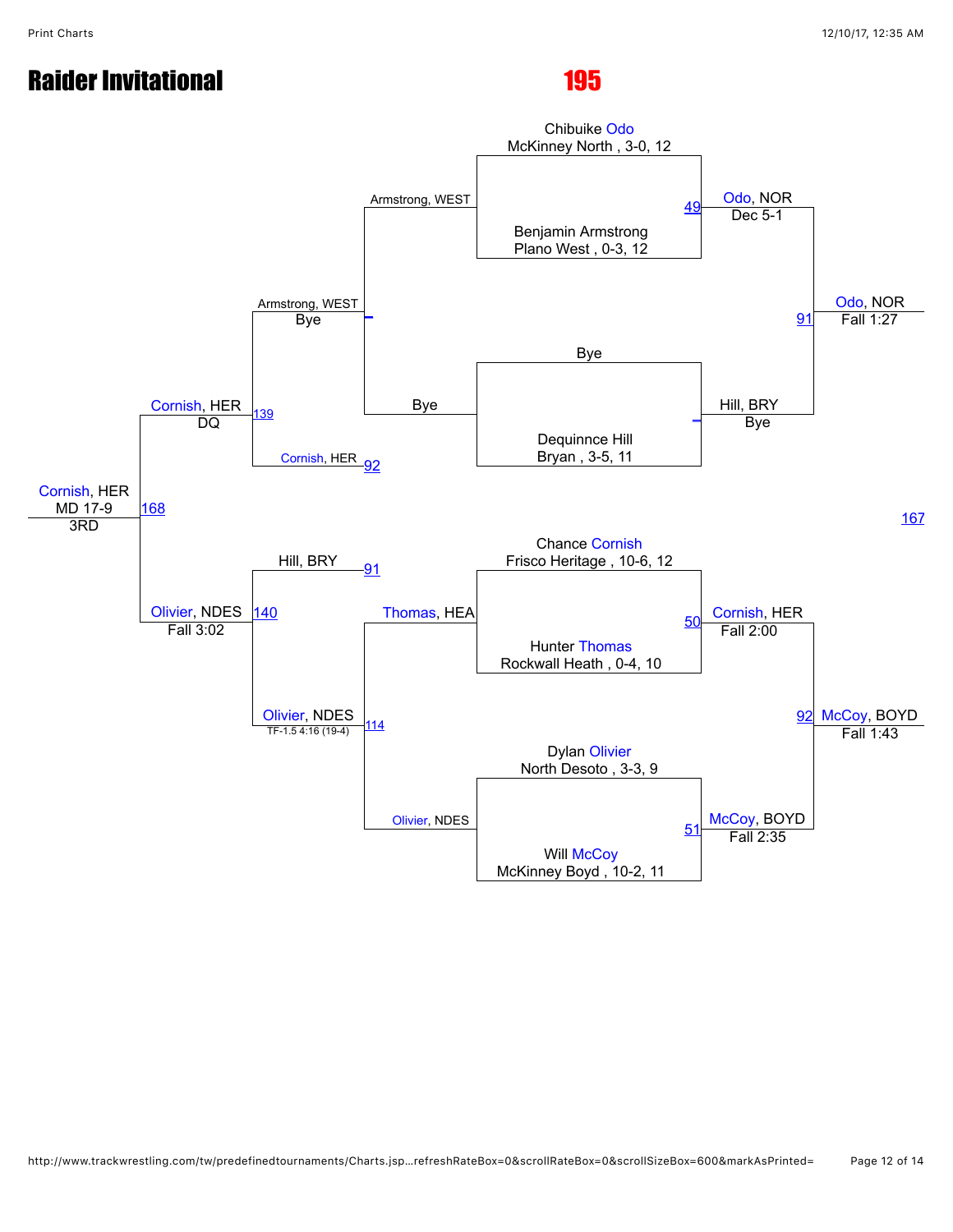